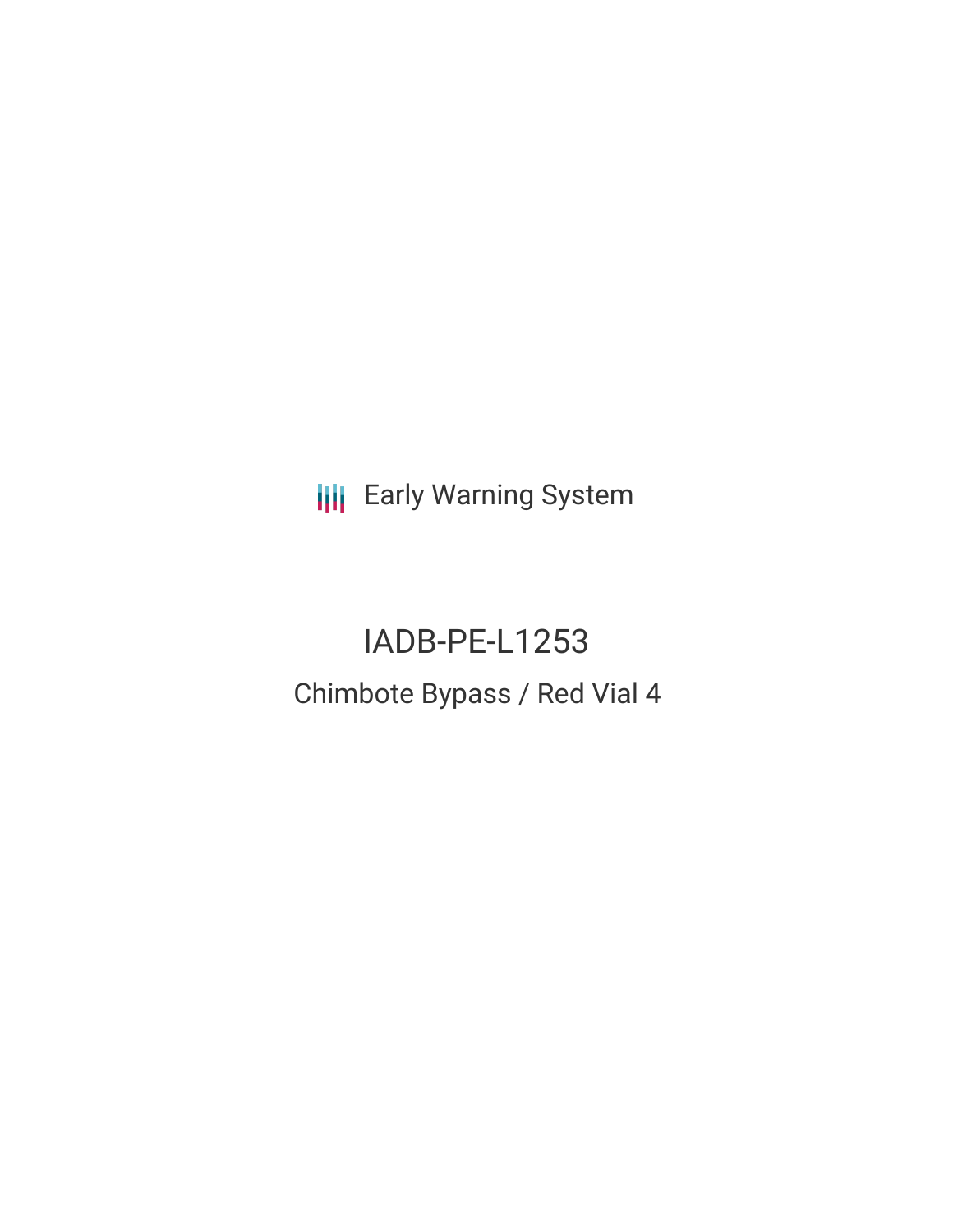

## **Quick Facts**

| <b>Countries</b>               | Peru                                   |
|--------------------------------|----------------------------------------|
| <b>Financial Institutions</b>  | Inter-American Development Bank (IADB) |
| <b>Status</b>                  | Approved                               |
| <b>Bank Risk Rating</b>        | U                                      |
| <b>Voting Date</b>             | 2019-06-04                             |
| <b>Borrower</b>                | Government of Peru                     |
| <b>Sectors</b>                 | Transport                              |
| <b>Investment Type(s)</b>      | Loan                                   |
| <b>Investment Amount (USD)</b> | $$50.00$ million                       |
| <b>Project Cost (USD)</b>      | $$50.00$ million                       |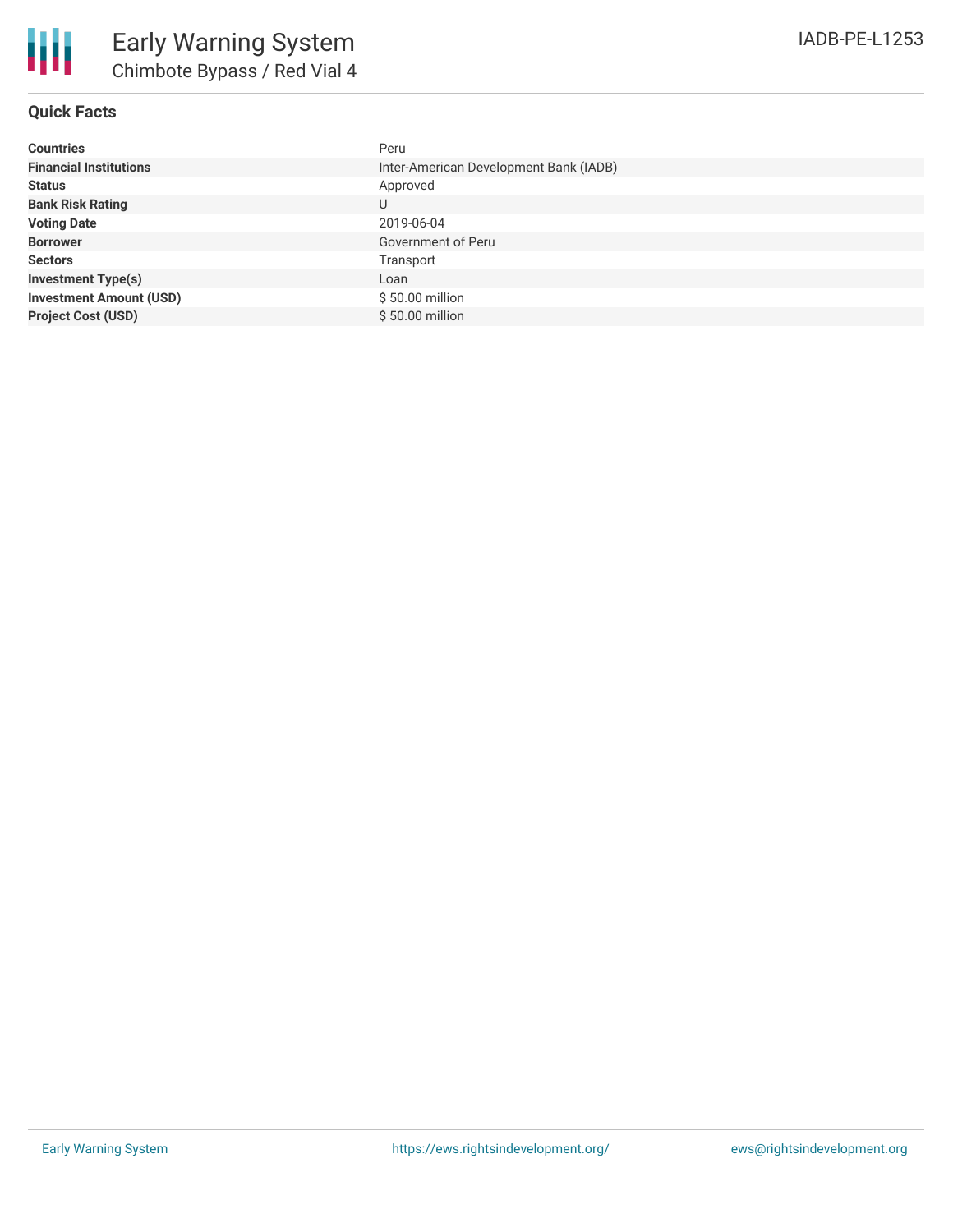

# **Project Description**

Mini-perm infrastructure road concession.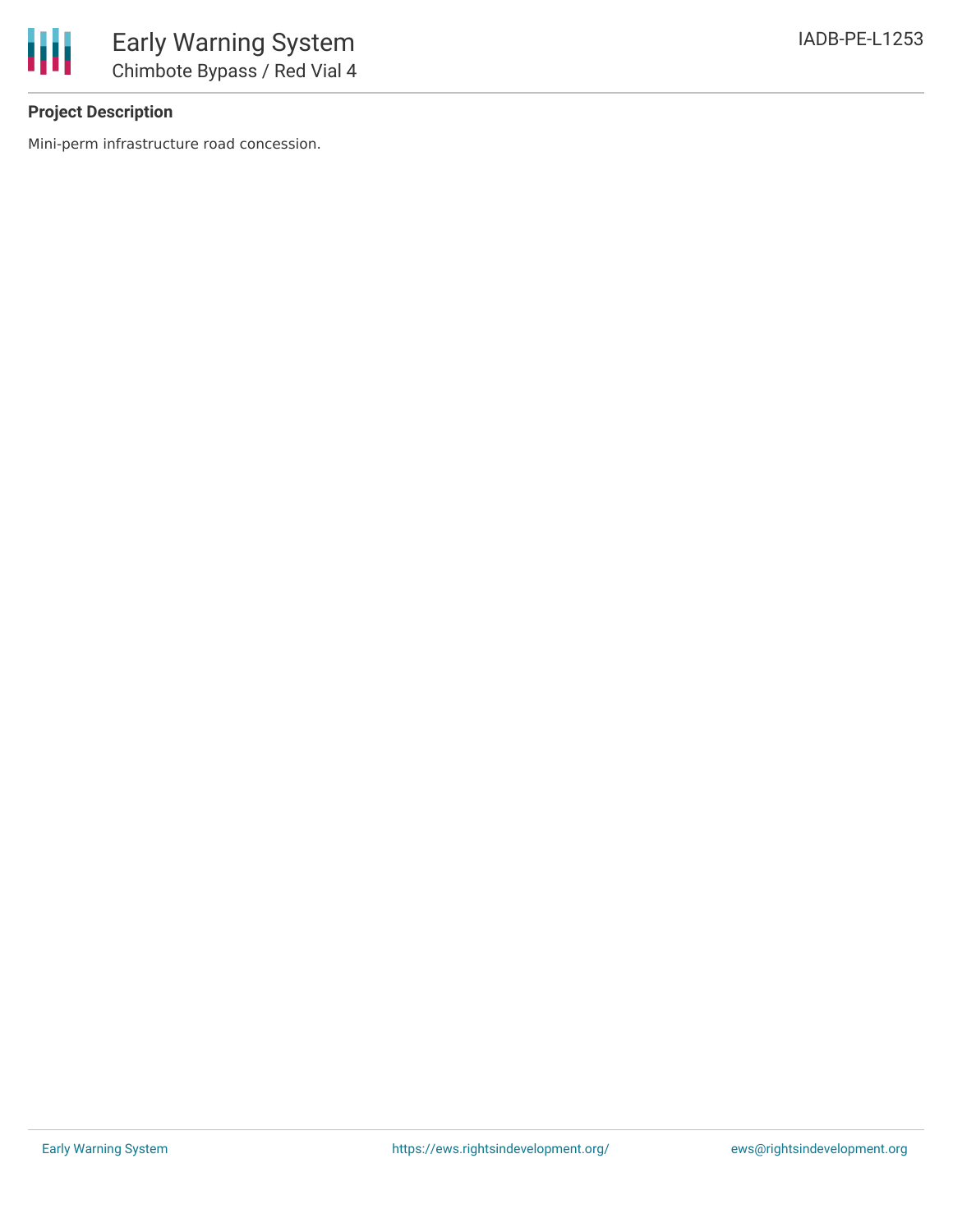#### **Investment Description**

• Inter-American Development Bank (IADB)

China Co-Financing Fund for Latin Americ